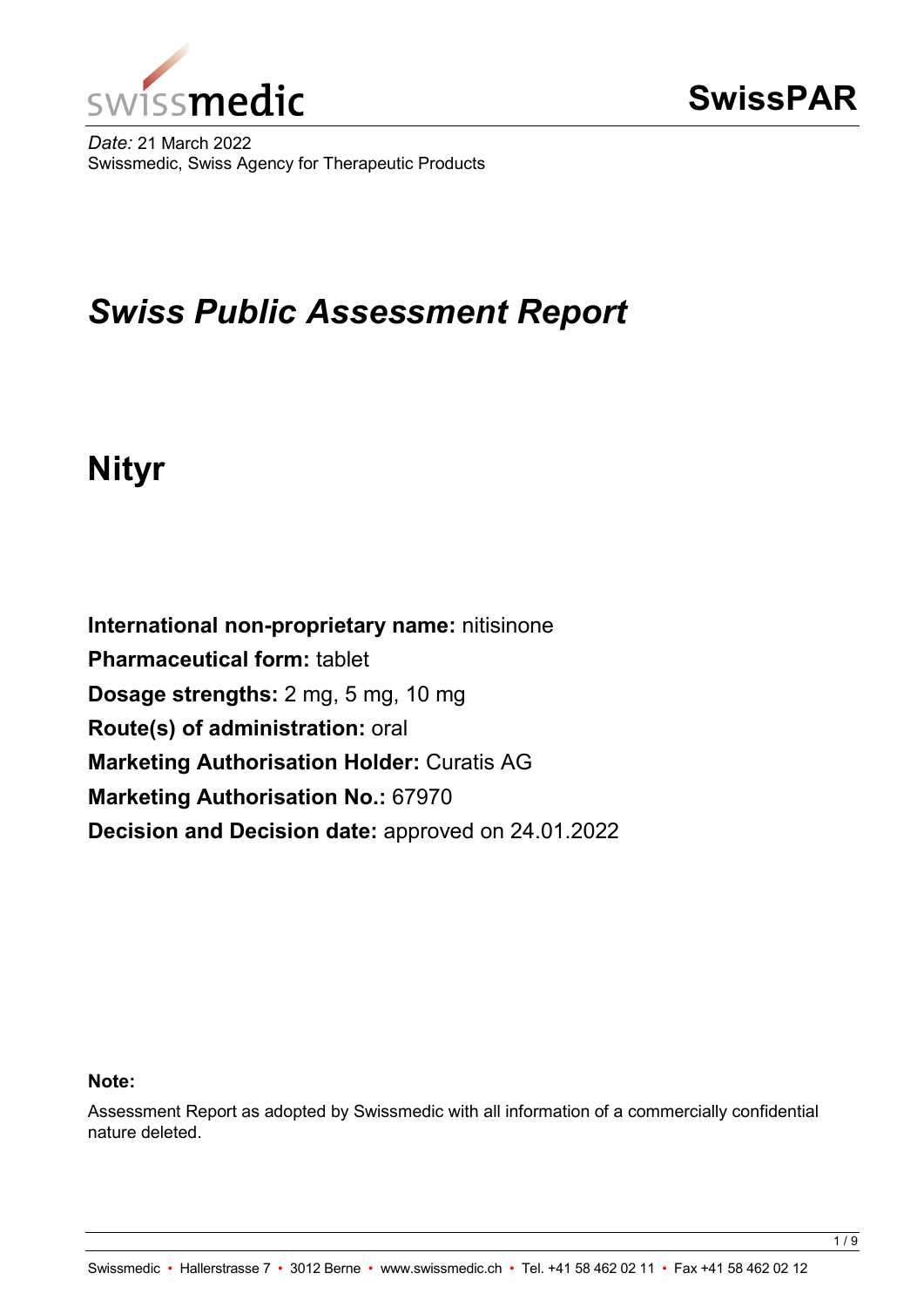

#### **About Swissmedic**

Swissmedic is the Swiss authority responsible for the authorisation and supervision of therapeutic products. Swissmedic's activities are based on the Federal Act of 15 December 2000 (Status as of 1 January 2020) on Medicinal Products and Medical Devices (TPA, SR 812.21). The agency ensures that only high-quality, safe and effective drugs are available in Switzerland, thus making an important contribution to the protection of human health.

#### **About the Swiss Public Assessment Report (SwissPAR)**

- The SwissPAR is referred to in Article 67 para. 1 of the Therapeutic Products Act and the implementing provisions of Art. 68 para. 1 let. e of the Ordinance of 21 September 2018 on Therapeutic Products (TPO, SR 812.212.21).
- The SwissPAR provides information about the evaluation of a prescription medicine and the considerations that led Swissmedic to approve or not approve a prescription medicine submission. The report focuses on the transparent presentation of the benefit-risk profile of the medicinal product.
- A SwissPAR is produced for all human medicinal products with a new active substance and transplant products for which a decision to approve or reject an authorisation application has been issued.
- A supplementary report will be published for approved or rejected applications for an additional indication for a human medicinal product for which a SwissPAR has been published following the initial authorisation.
- **The SwissPAR is written by Swissmedic and is published on the Swissmedic website. Information** from the application documentation is not published if publication would disclose commercial or manufacturing secrets.
- The SwissPAR is a "final" document, which provides information relating to a submission at a particular point in time and will not be updated after publication.
- In addition to the actual SwissPAR, a concise version of the SwissPAR that is more comprehensible to lay persons (Public Summary SwissPAR) is also published.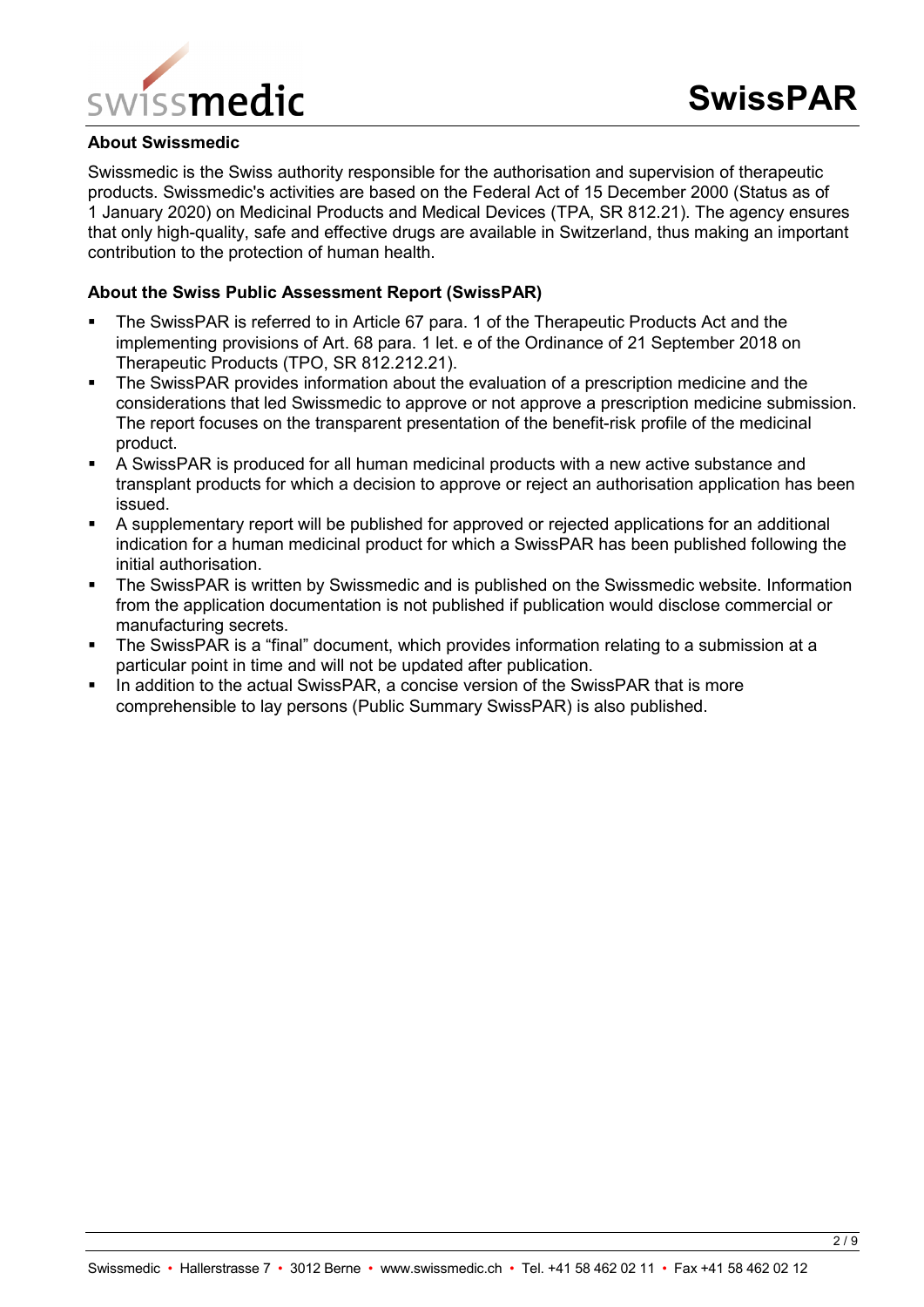

|                  | <b>Table of contents</b> |  |
|------------------|--------------------------|--|
|                  |                          |  |
| $\mathbf 2$      |                          |  |
| 2.1              |                          |  |
| 2.2              |                          |  |
| 221              |                          |  |
| 2.2.2            |                          |  |
| 223              |                          |  |
| 2.2.4            |                          |  |
| 2.3              |                          |  |
| $\mathbf{3}$     |                          |  |
| 3.1              |                          |  |
| 3.2              |                          |  |
| 3.3              |                          |  |
| $\boldsymbol{4}$ |                          |  |
| 5                |                          |  |
| 5.1              |                          |  |
| 6                |                          |  |
| 7                |                          |  |
| 7 <sub>1</sub>   |                          |  |
|                  |                          |  |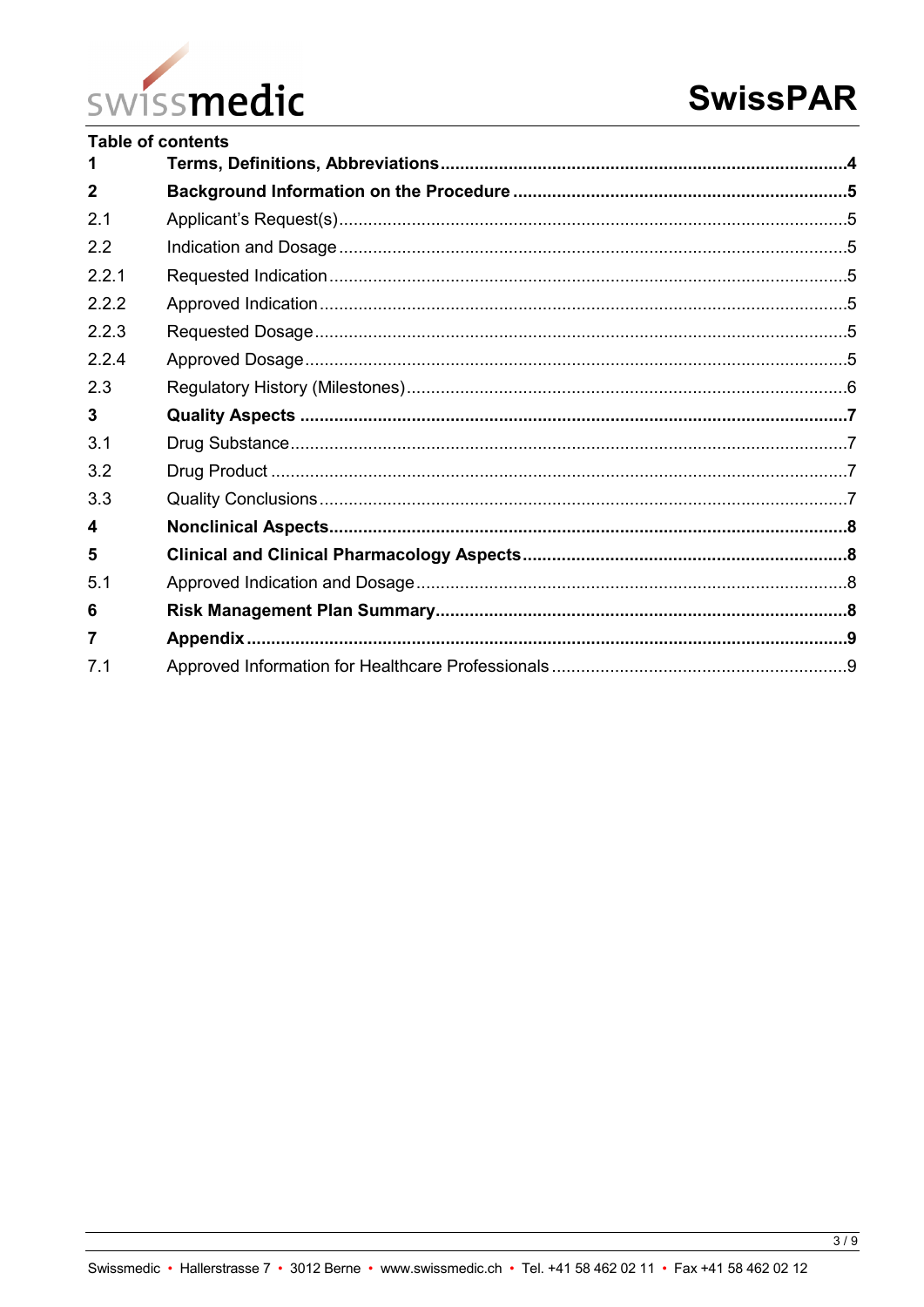

<span id="page-3-0"></span>

| 1            | <b>Terms, Definitions, Abbreviations</b>                                                                              |
|--------------|-----------------------------------------------------------------------------------------------------------------------|
| <b>ADA</b>   | Anti-drug antibody                                                                                                    |
| <b>ADME</b>  | Absorption, Distribution, Metabolism, Elimination                                                                     |
| <b>ALT</b>   | Alanine aminotransferase                                                                                              |
| <b>API</b>   | Active pharmaceutical ingredient                                                                                      |
| <b>ATC</b>   | Anatomical Therapeutic Chemical Classification System                                                                 |
| <b>AUC</b>   | Area under the plasma concentration-time curve                                                                        |
| AUC0-24h     | Area under the plasma concentration-time curve for the 24-hour dosing interval                                        |
| Cmax         | Maximum observed plasma/serum concentration of drug                                                                   |
| <b>CYP</b>   | Cytochrome P450                                                                                                       |
| <b>ERA</b>   | <b>Environmental Risk Assessment</b>                                                                                  |
| <b>GLP</b>   | <b>Good Laboratory Practice</b>                                                                                       |
| <b>ICH</b>   | International Council for Harmonisation                                                                               |
| Ig           | Immunoglobulin                                                                                                        |
| <b>INN</b>   | <b>International Nonproprietary Name</b>                                                                              |
| LoQ          | <b>List of Questions</b>                                                                                              |
| <b>MAH</b>   | <b>Marketing Authorisation Holder</b>                                                                                 |
| Max          | Maximum                                                                                                               |
| Min          | Minimum                                                                                                               |
| N/A          | Not applicable                                                                                                        |
| NO(A)EL      | No Observed (Adverse) Effect Level                                                                                    |
| <b>PD</b>    | Pharmacodynamics                                                                                                      |
| <b>PIP</b>   | Paediatric Investigation Plan (EMA)                                                                                   |
| <b>PK</b>    | Pharmacokinetics                                                                                                      |
| <b>PopPK</b> | Population PK                                                                                                         |
| <b>PSP</b>   | Pediatric Study Plan (US-FDA)                                                                                         |
| <b>RMP</b>   | <b>Risk Management Plan</b>                                                                                           |
| SwissPAR     | <b>Swiss Public Assessment Report</b>                                                                                 |
| <b>TPA</b>   | Federal Act of 15 December 2000 (Status as of 1 January 2020 on Medicinal Products<br>and Medical Devices (SR 812.21) |
| <b>TPO</b>   | Ordinance of 21 September 2018 (Status as of 1 April 2020) on Therapeutic Products<br>(SR 812.212.21)                 |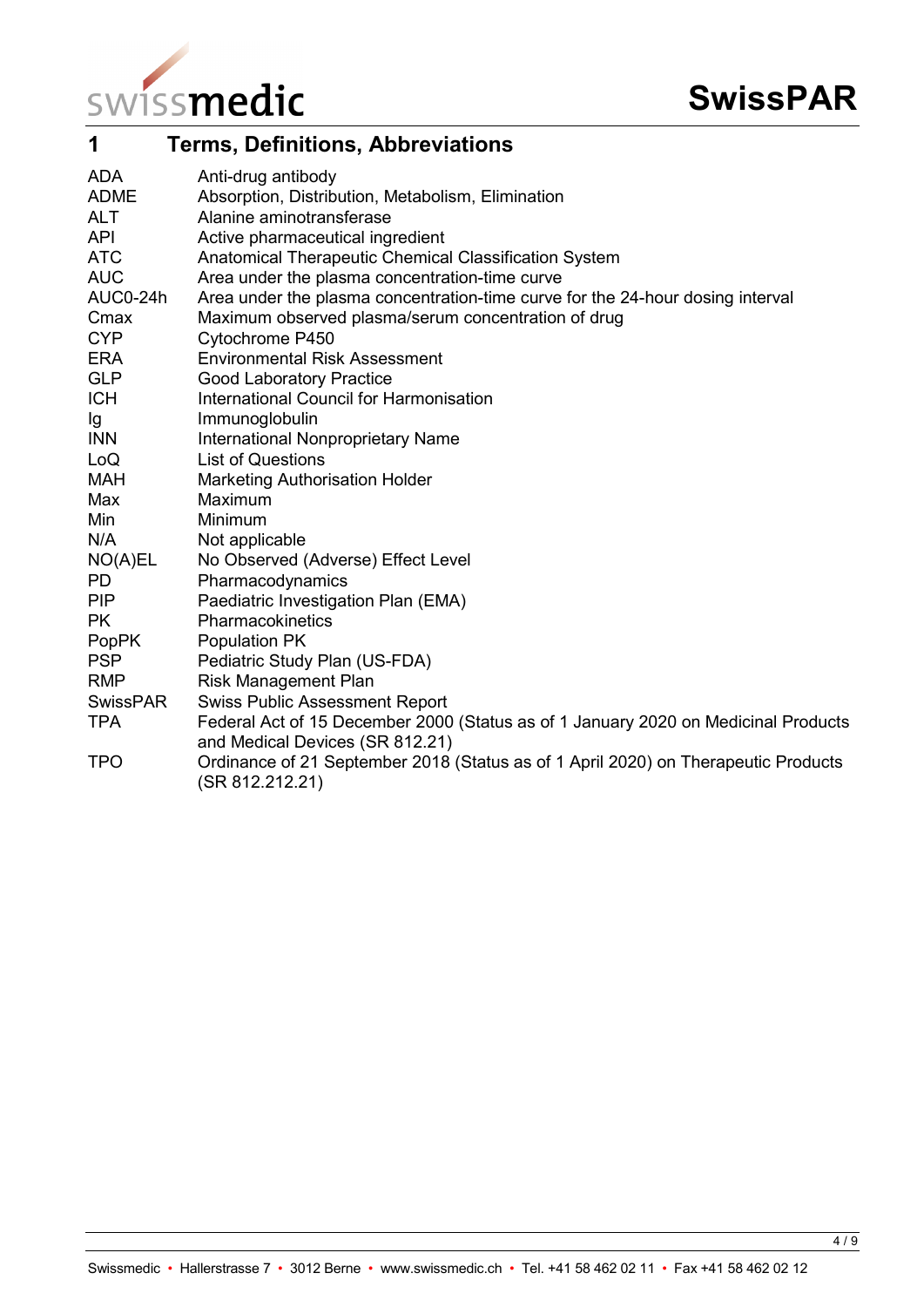

# <span id="page-4-0"></span>**2 Background Information on the Procedure**

# <span id="page-4-1"></span>**2.1 Applicant's Request(s)**

#### **New Active Substance status**

The applicant requested the status of a new active entity for the active substance nitisinone of the medicinal product mentioned above.

#### **Orphan drug status**

The applicant requested Orphan Drug Status in accordance with Article 4 a<sup>decies</sup> no. 1 of the TPA. Orphan Drug Status was granted on 15 July 2020.

#### **Authorisation in accordance with Art. 14 para. 1 abis TPA**

The applicant requested a simplified authorisation in accordance with Art. 14 para. 1 a<sup>bis</sup> TPA.

### <span id="page-4-2"></span>**2.2 Indication and Dosage**

#### <span id="page-4-3"></span>**2.2.1 Requested Indication**

Treatment of adult and paediatric (in any age range) patients with confirmed diagnosis of hereditary tyrosinemia type 1 (HT-1) in combination with dietary restriction of tyrosine and phenylalanine.

#### <span id="page-4-4"></span>**2.2.2 Approved Indication**

Nityr is used in addition to appropriate dietary measures, including restriction of tyrosine and phenylalanine intake, in children, adolescents, and adults with hereditary tyrosinemia type 1 (HT-1).

#### <span id="page-4-5"></span>**2.2.3 Requested Dosage**

The recommended initial daily dose in the paediatric and adult population is 1 mg/kg body weight administered orally. The dose of nitisinone should be adjusted individually. Administration of the dose once daily is recommended. However, due to the limited data in patients with body weight <20 kg, division of the total daily dose into two daily administrations is recommended in this patient population.

If urine succinylacetone is still detectable one month after the start of nitisinone treatment, the nitisinone dose should be increased to 1.5 mg/kg body weight/day. A dose of 2 mg/kg body weight/day may be needed based on the evaluation of all biochemical parameters. This dose should be considered as a maximum dose for all patients.

If the biochemical response is satisfactory, the dose should be adjusted only according to body weight gain.

#### <span id="page-4-6"></span>**2.2.4 Approved Dosage**

(see appendix)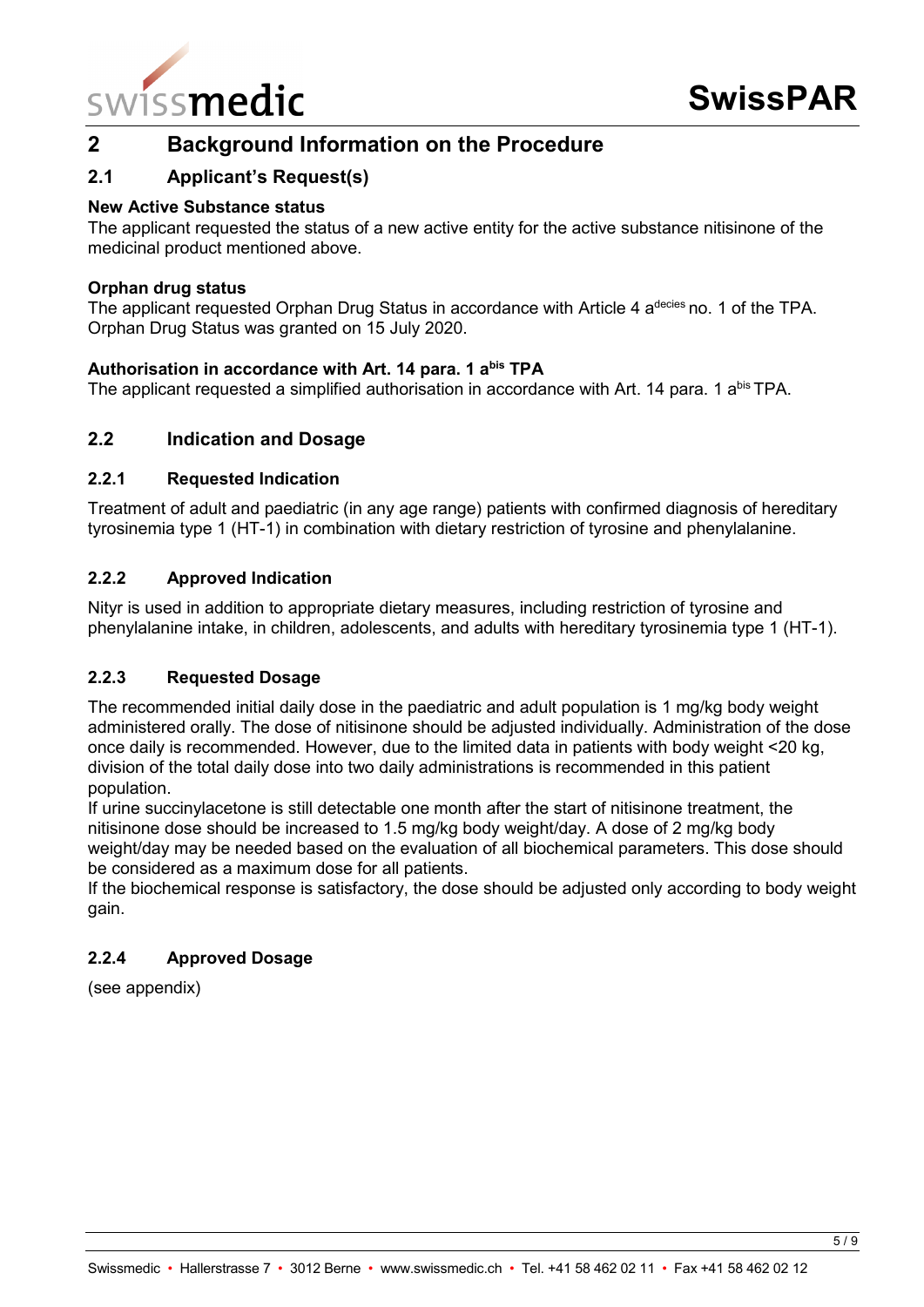

# <span id="page-5-0"></span>**2.3 Regulatory History (Milestones)**

| Application              | 1 September 2020  |
|--------------------------|-------------------|
| Formal control completed | 25 November 2020  |
| List of Questions (LoQ)  | 18 March 2021     |
| Answers to LoQ           | 15 June 2021      |
| Predecision              | 16 September 2021 |
| Answers to Predecision   | 14 November 2021  |
| <b>Final Decision</b>    | 24 January 2022   |
| Decision                 | approval          |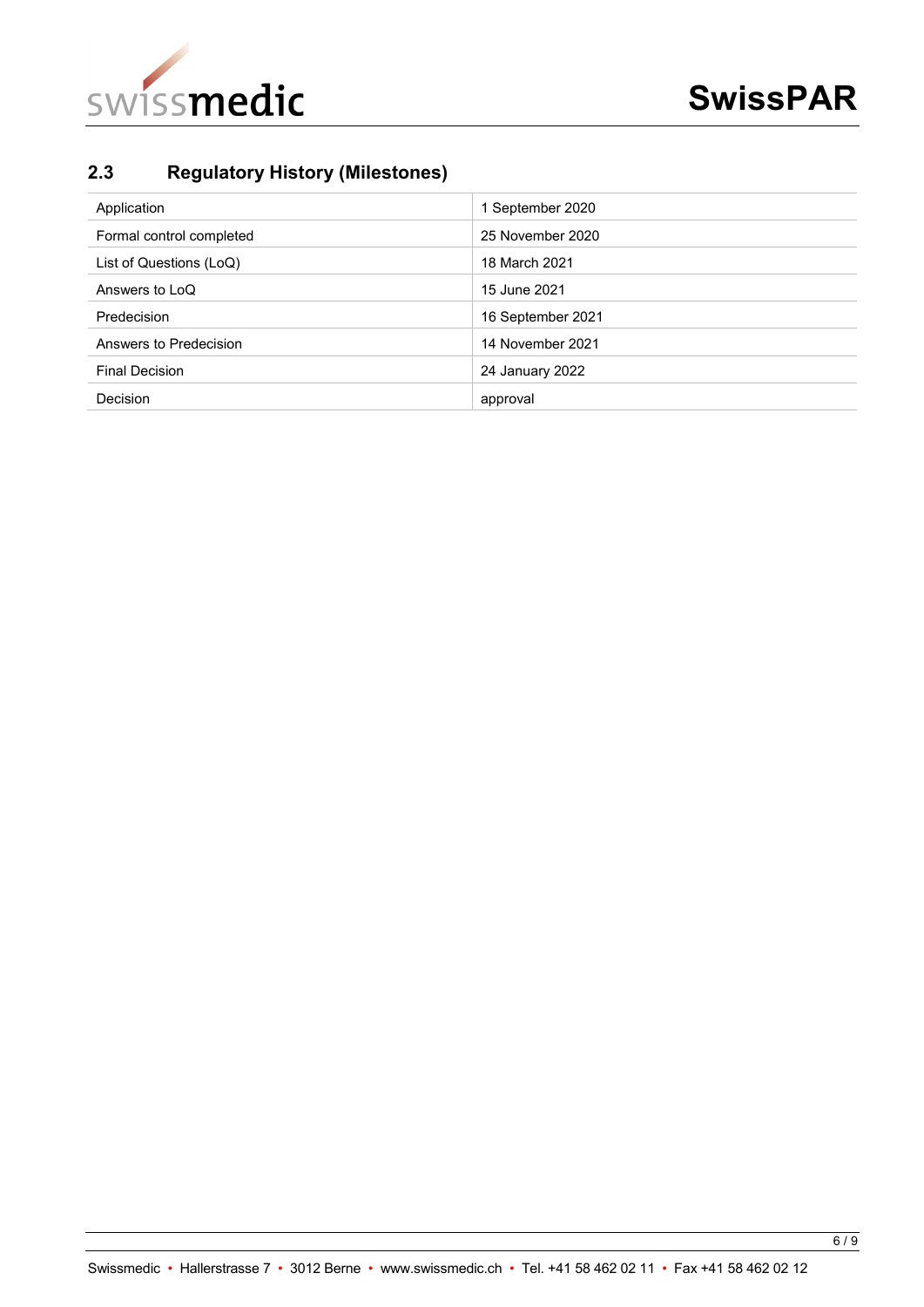

# <span id="page-6-0"></span>**3 Quality Aspects**

# <span id="page-6-1"></span>**3.1 Drug Substance**

INN: Nitisinone Chemical name: 2-(2-nitro-4-trifluoromethylbenzoyl) cyclohexane-1,3-dione Molecular formula:  $C_{14}H_{10}F_3NO_5$ Molecular mass: 329.23 Molecular structure:



Nitisinone is a white to light brown, crystalline powder. It is practically insoluble in water; above pH 6, solubility of nitisinone increases significantly. No polymorphic forms of nitisinone have been observed.

The drug substance is manufactured by multiple-step chemical synthesis with final isolation by crystallisation.

The specification includes tests relating to identification, assay, impurities, residual solvents and particle size. The proposed specifications and analytical methods were considered appropriate for quality control of the drug substance.

Appropriate stability data have been presented for three batches.

### <span id="page-6-2"></span>**3.2 Drug Product**

Nityr is an immediate release tablet for oral administration with the dose strengths 2 mg, 5 mg and 10 mg. The tablets are white to beige, round, flat, may display light yellow to brown speckles and are marked with the tablet strength on one side and "L" on the other side.

The manufacturing process consists of dry blending and direct compression. The manufacturing process is sufficiently described including batch formula, process parameters and in-process controls. The commercial manufacturing process has been validated.

Adequate specifications at release and shelf life have been described for the drug product including appearance, identification, uniformity of dosage units, water content, assay, related substance, dissolution and microbial purity.

The tablets are packed in HDPE (high-density polyethylene) plastic bottles with childproof caps.

The drug product stability studies were conducted with three batches for each dose strength (2 mg, 5 mg and 10 mg) according to the recommendations of the relevant ICH guidelines.

# <span id="page-6-3"></span>**3.3 Quality Conclusions**

Satisfactory and consistent quality of the drug substance and drug product has been demonstrated.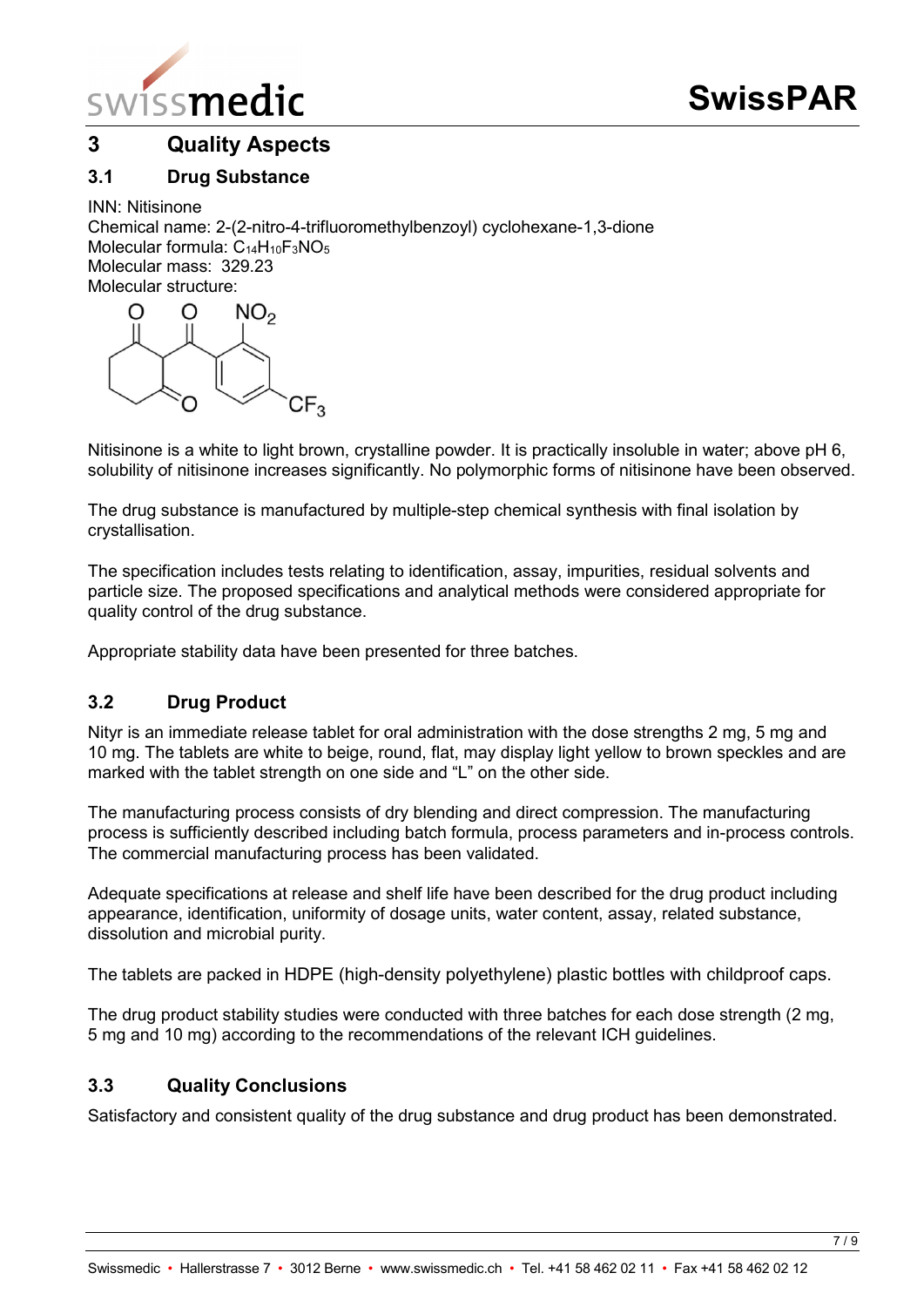

# <span id="page-7-0"></span>**4 Nonclinical Aspects**

In accordance with Art. 14 para. 1 a<sup>bis</sup> TPA, Swissmedic has only reviewed the nonclinical overview for the authorisation of Nityr, tablets. The approval of Nityr, tablets, is based on the medicinal product Orfadin, hard capsules, which contains the same active substance and has been authorised in Germany for more than 10 years.

# <span id="page-7-1"></span>**5 Clinical and Clinical Pharmacology Aspects**

Swissmedic has not assessed the primary data relating to clinical aspects of this application and is taking over the results of the assessment of the foreign reference authority, the EMA. The current SwissPAR relating to clinical aspects refers to the publicly available Assessment Report Orfadin, hard capsules issued by the EMA.

# <span id="page-7-2"></span>**5.1 Approved Indication and Dosage**

See information for healthcare professionals in the Appendix.

# <span id="page-7-3"></span>**6 Risk Management Plan Summary**

The RMP summaries contain information on the medicinal products′ safety profiles and explain the measures that are taken in order to further investigate and monitor the risks as well as to prevent or minimise them.

The RMP summaries are published separately on the Swissmedic website. Marketing Authorisation Holders are responsible for the accuracy and correctness of the content of the published RMP summaries. As the RMPs are international documents, their summaries might differ from the content in the information for healthcare professionals / product information approved and published in Switzerland, e.g. by mentioning risks occurring in populations or indications not included in the Swiss authorisations.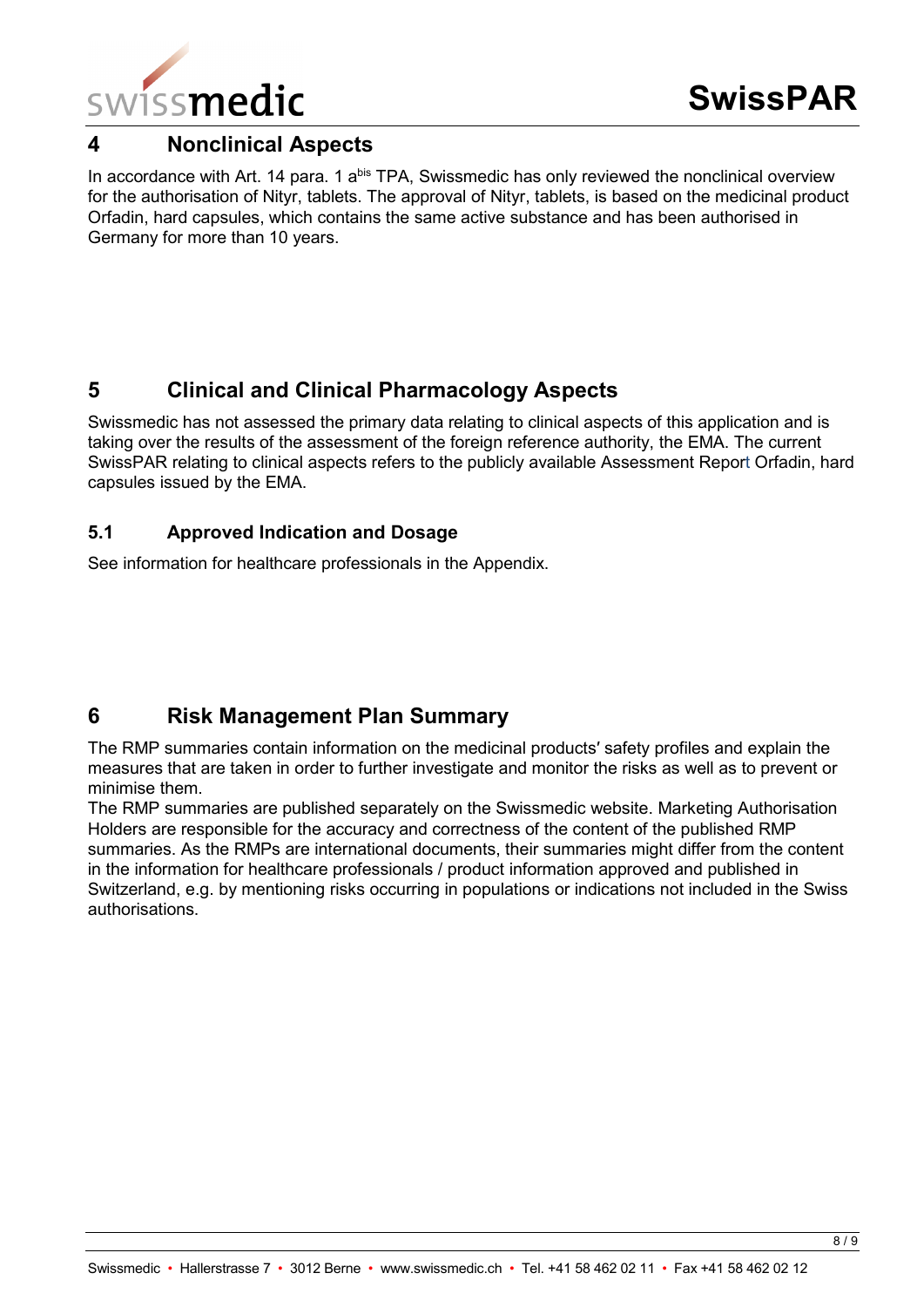

# <span id="page-8-0"></span>**7 Appendix**

# <span id="page-8-1"></span>**7.1 Approved Information for Healthcare Professionals**

Please be aware that the following version of the information for healthcare professionals relating to Nytir was approved with the submission described in the SwissPAR. This information for healthcare professionals may have been updated since the SwissPAR was published.

Please note that the reference document, which is valid and relevant for the effective and safe use of medicinal products in Switzerland, is the information for healthcare professionals approved and authorised by Swissmedic (see www.swissmedicinfo.ch).

#### **Note:**

The following information for healthcare professionals has been translated by the MAH. The Authorisation Holder is responsible for the correct translation of the text. Only the information for healthcare professionals approved in one of the official Swiss languages is binding and legally valid.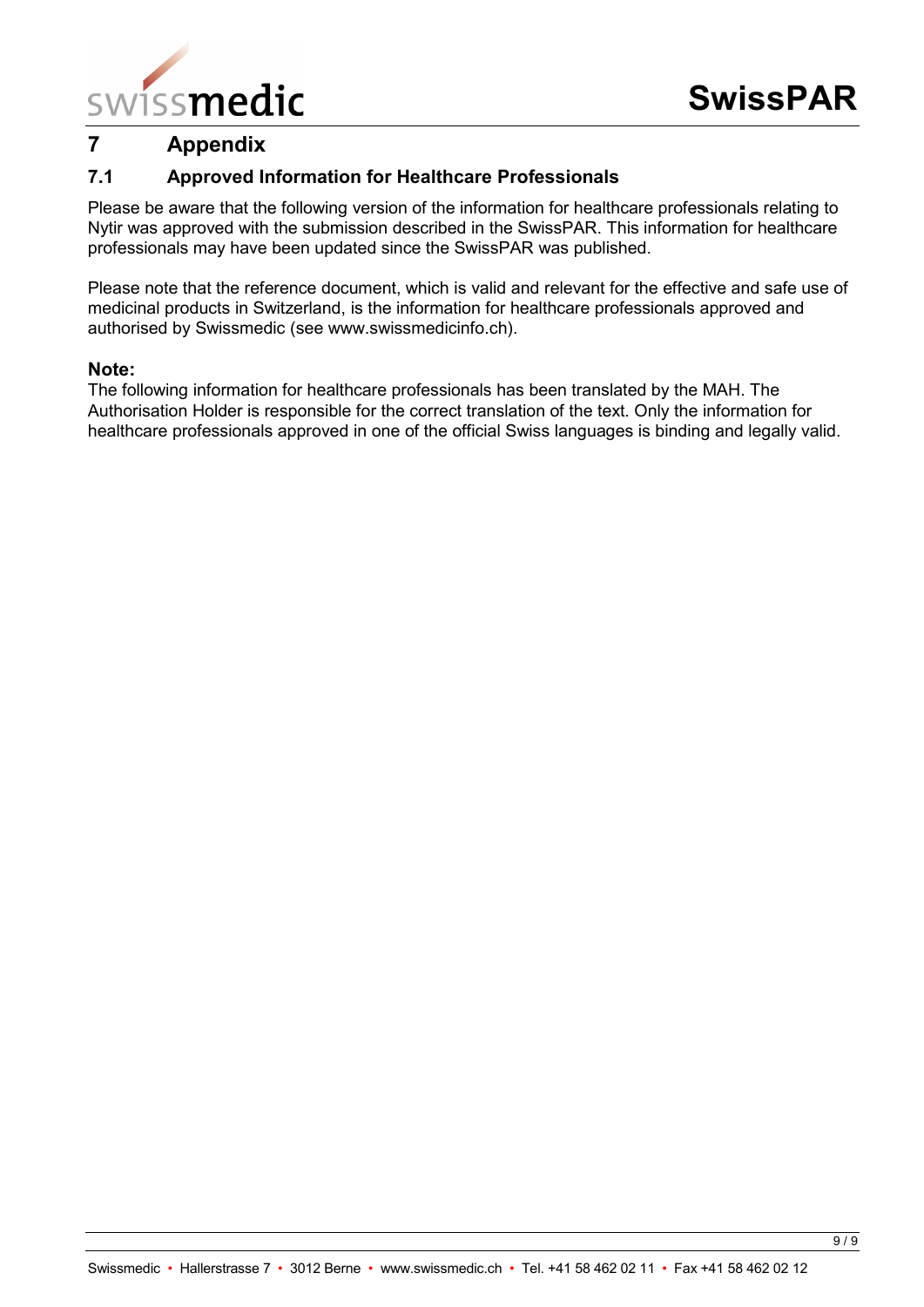# **Nityr, tablets**

The efficacy and safety of Nityr, tablets have only been summarily assessed by Swissmedic. The approval of Nityr, tablets is based on Orfadin, capsules as of February 2020, which contains the same active ingredient(s) and is approved in Germany.

# **Composition**

*Active substances* **Nitisinone** *Excipients* 1 tablet of 2 mg contains: Lactose monohydrate (116.4 mg), Glycerol dibehenate

1 tablet of 5 mg contains: Lactose monohydrate (113.4 mg), Glycerol dibehenate

1 tablet of 10 mg contains: Lactose monohydrate (108.4 mg), Glycerol dibehenate

# **Pharmaceutical form and active substance quantity per unit**

1 tablet contains 2 mg, 5 mg or 10 mg nitisinone.

# **Indications/Use**

Nityr is used in addition to appropriate dietary measures, including restriction of tyrosine and phenylalanine intake, in children, adolescents, and adults with hereditary tyrosinemia type 1 (HT-1).

# **Dosage/Administration**

Nitisinone treatment should be initiated and supervised by a physician experienced in the treatment of HT-1 patients.

Treatment of all genotypes of the disease should be initiated as early as possible to increase overall survival and avoid complications such as liver failure, liver cancer and renal disease. Adjunct to the nitisinone treatment, a diet deficient in phenylalanine and tyrosine is required and should be monitored by routine control of plasma amino acids (see sections "Warnings and precautions" and "Undesirable effects"). For pediatric patients in particular, dietary counseling and support by appropriately trained and experienced specialists is also recommended.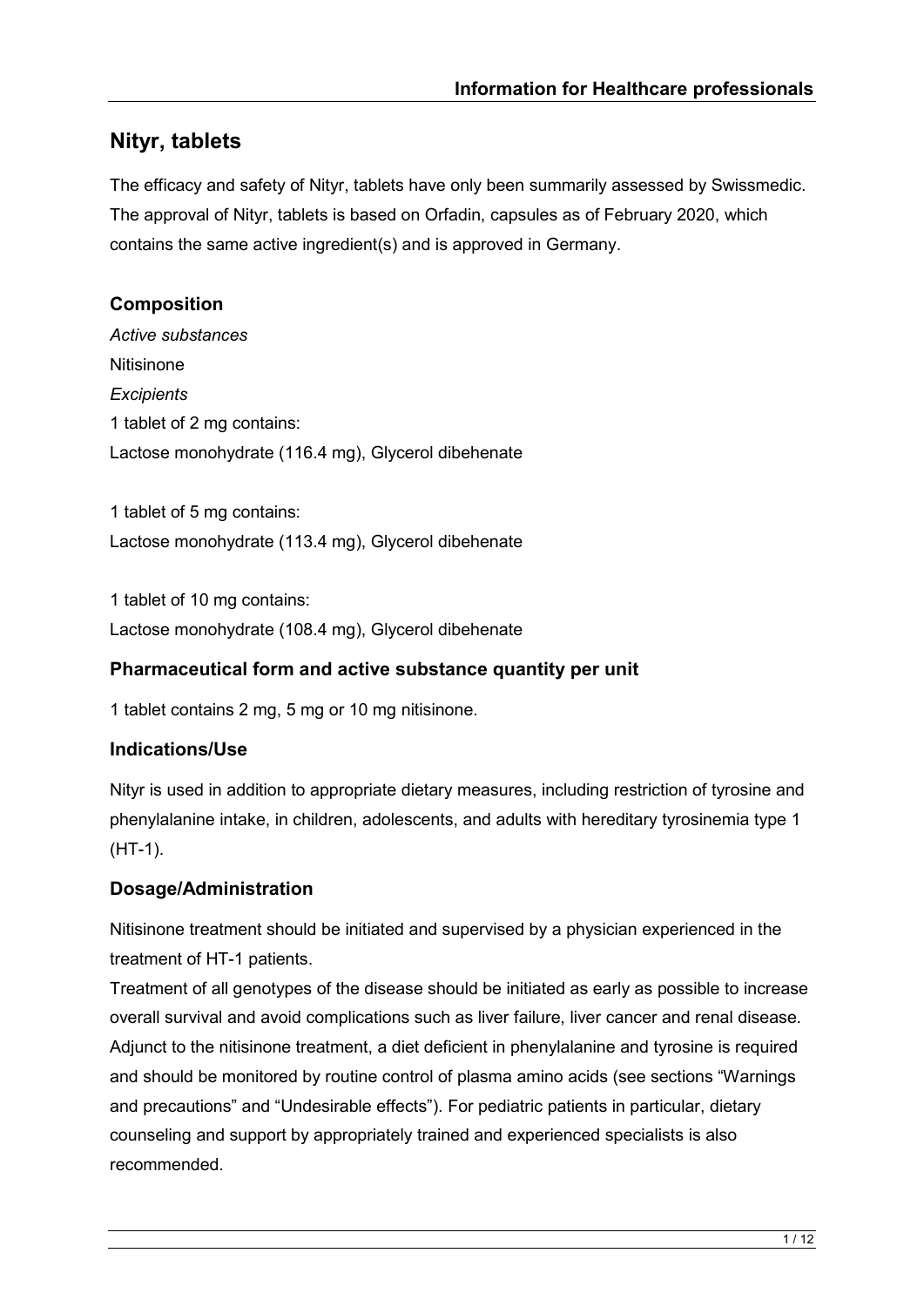# *Dosage*

The recommended initial daily dose in the paediatric and adult population is 1 mg/kg body weight administered orally. The dose of nitisinone should be adjusted individually. It is recommended to administer the dose once daily. However, due to the limited data in patients with body weight <20kg, it is recommended to divide the total daily dose into two daily administrations in this patient population.

# *Dose adjustment*

During regular monitoring, it is appropriate to follow urine succinylacetone, liver function test values and alpha-fetoprotein levels (see section "Warnings and precautions"). If urine succinylacetone is still detectable one month after the start of nitisinone treatment, the nitisinone dose should be increased to 1.5 mg/kg body weight/day. A dose of 2 mg/kg body weight/day may be needed based on the evaluation of all biochemical parameters. This dose should be considered as a maximal dose for all patients. If the biochemical response is satisfactory, the dose should be adjusted only according to body weight gain. However, in addition to the above tests, closer monitoring of additional available biochemical parameters (in particular, plasma succinylacetone, urine-5-aminolaevulinate (ALA), and erythrocyte porphobilinogen (PBG)-synthase activity) may be required, for example during the initiation of therapy, switch from twice daily to once daily dosing or if there is a deterioration.

# *Special populations*

There are no specific dose recommendations for elderly or patients that have renal or hepatic impairment.

# *Children and adolescents*

The dose recommendation in mg/kg body weight is the same in children and adults. However, due to the limited data in patients with body weight <20kg, it is recommended to divide the total daily dose into two daily administrations in this patient population.

### *Method of administration*

Nityr tablets are taken with water.

When taking Nityr, a restricted intake of tyrosine and phenylalanine with food must be followed.

Nityr tablets can be taken during meals or independently of meals.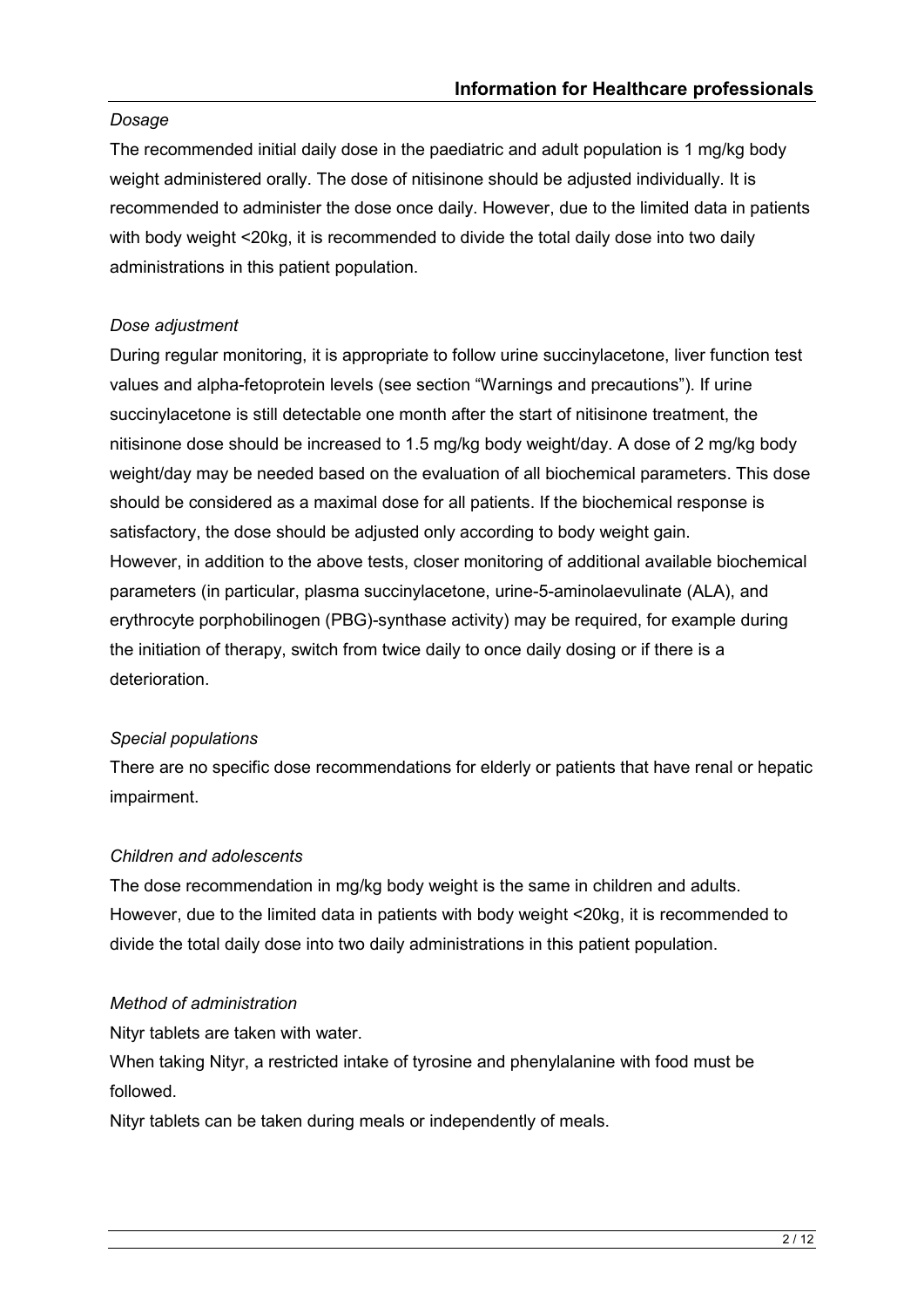Nitisinone was given with meals during the generation of efficacy and safety study. Therefore, it is recommended that when nitisinone treatment is initiated with a meal, this practice be continued routinely.

For patients who can swallow semi-solid food, Nityr can be crushed and mixed with applesauce.

Administration of Nityr with other liquids or foods has not been studied and is not recommended.

# *Preparation and Administration of Nityr Mixed in Applesauce*

- 1. Measure around one teaspoon of applesauce and transfer it into a clean container (e.g., clean glass).
- 2. Always crush one tablet at a time. Position the tablet between two metal teaspoons and apply light pressure on the top spoon. The two teaspoons should overlap each other to form a fine powder.
- 3. Press and rotate the two teaspoons against each other repeatedly until all of the tablet is in a fine powder.
- 4. Carefully transfer the resulting powder to the applesauce container ensuring all the powder is transferred, and no powder residue remains on the teaspoons.
- 5. If more than one tablet is needed, repeat the procedure starting from Step 2 and collect all the resulting powder together in the applesauce container.
- 6. Mix the powder into the applesauce until the powder is well dispersed.
- 7. Administer the entire Nityr-applesauce mixture to the patient's mouth using a teaspoon. Administer immediately. However, if this is not possible, the mixture can be stored at room temperature, out of direct sunlight, for up to 2 hours after adding the crushed tablets to the applesauce. Discard any mixture that has not been given within 2 hours.
- 8. To assure that any leftover applesauce mixture from the container is recovered, add around one teaspoon of applesauce to the same container and mix the fresh applesauce with the remaining mixture.
- 9. Administer the additional Nityr-applesauce mixture immediately to the patient's mouth using a teaspoon.

# **Contraindications**

Hypersensitivity to the active substance or to any of the excipients listed in section "Composition".

Mothers receiving nitisinone must not breast-feed (see sections "Pregnancy, Lactation" and "Preclinical data").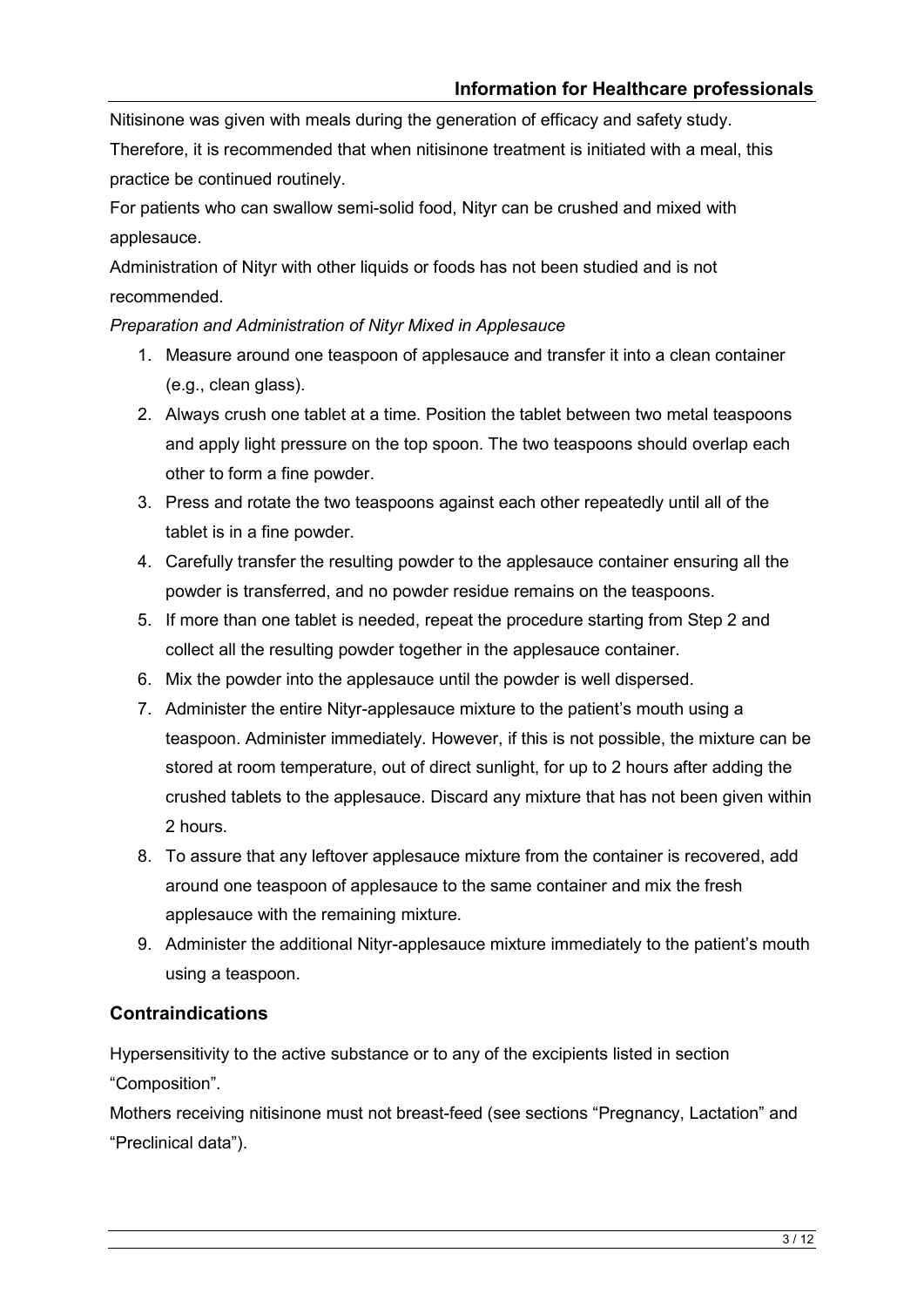# **Warnings and precautions**

# *Elevated Plasma Tyrosine Levels, Ocular Symptoms, Developmental Delay and Hyperkeratotic Plaques*

Nitisinone is an inhibitor of 4-hydroxyphenyl-pyruvate dioxygenase, an enzyme in the tyrosine metabolic pathway. Therefore, treatment with Nityr may cause an increase in plasma tyrosine levels in patients with HT-1. Maintain concomitant reduction in dietary tyrosine and phenylalanine while on Nityr. Do not adjust the dosage of Nityr in order to lower the plasma tyrosine concentration. Maintain plasma tyrosine levels below 500 micromol/L. Inadequate restriction of tyrosine and phenylalanine intake can lead to elevations in plasma tyrosine levels and levels greater than 500 micromol/L may lead to the following:

- Ocular signs and symptoms including corneal ulcers, corneal opacities, keratitis, conjunctivitis, eye pain, and photophobia have been reported in patients treated with nitisinone (see section "Undesirable effects"). Therefore, a baseline ophthalmologic examination including slit-lamp examination should be considered prior to initiating Nityr treatment. Patients who develop photophobia, eye pain, or signs of inflammation such as redness, swelling, or burning of the eyes during treatment with Nityr should undergo slit-lamp reexamination and immediate measurement of the plasma tyrosine concentration.
- Variable degrees of intellectual disability and developmental delay. In patients treated with Nityr who exhibit an abrupt change in neurologic status, perform a clinical laboratory assessment including plasma tyrosine levels.
- Painful hyperkeratotic plaques on the soles and palms.

In patients with HT-1 treated with dietary restrictions and Nityr who develop elevated plasma tyrosine levels, assess dietary tyrosine and phenylalanine intake.

#### *Leukopenia and Severe Thrombocytopenia*

In clinical trials, patients treated with another oral formulation of nitisinone and dietary restriction developed transient leukopenia (3%), thrombocytopenia (3%), or both (1.5%) (see section "Undesirable effects"). No patients developed infections or bleeding as a result of the episodes of leukopenia and thrombocytopenia. Monitor platelet and white blood cell counts during therapy with Nityr.

### *Liver monitoring*

The liver function should be monitored regularly by liver function tests and suitable imaging. It is recommended to also monitor serum alpha-fetoprotein concentrations. Increase in serum alpha-fetoprotein concentration may be a sign of inadequate treatment. Patients with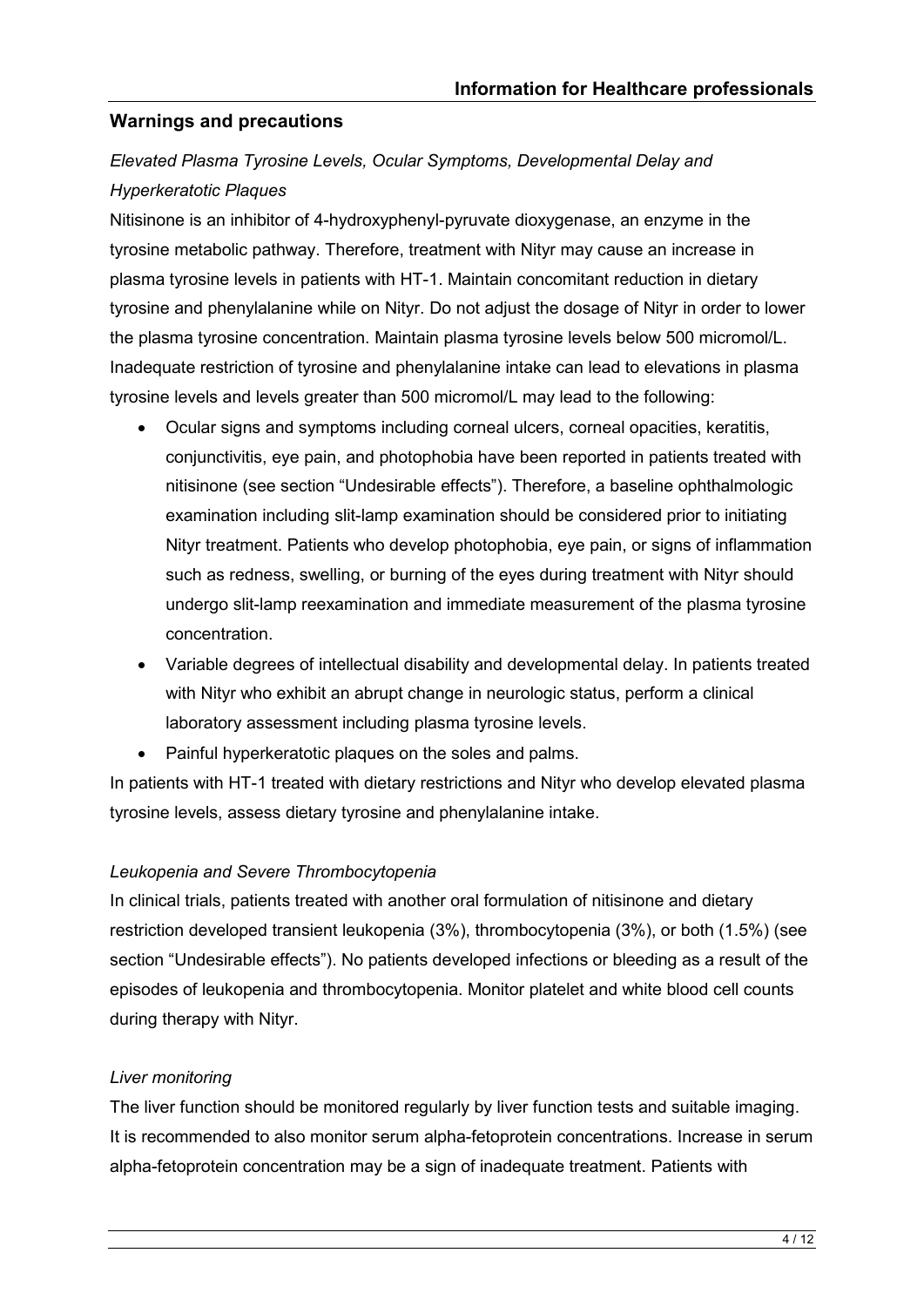increasing alpha fetoprotein or signs of nodular changes of the liver parenchyma should always be evaluated for hepatic malignancy.

Monitoring visits should be performed every 6 months; shorter intervals between visits are recommended in case of adverse events.

### *Concomitant use with other medicinal products*

Nitisinone is a moderate CYP2C9 inhibitor. Nitisinone treatment may therefore result in increased plasma concentrations of co-administered medicinal products metabolized primarily via CYP2C9. Nitisinone treated patients who are concomitantly treated with medicinal products with a narrow therapeutic window metabolized through CYP2C9, such as warfarin and phenytoin, should be carefully monitored. Dose-adjustment of these coadministered medicinal products may be needed (see section "Interaction").

Nityr contains lactose. Patients with rare hereditary problems of galactose intolerance, total lactase deficiency or glucose galactose malabsorption should not take this medicinal product.

### **Interactions**

No formal interaction studies were conducted.

Nitisinone is metabolised in vitro by CYP 3A4 and dose-adjustment may therefore be needed when nitisinone is co-administered with inhibitors or inducers of this enzyme.

Based on data from a clinical interaction study with 80 mg nitisinone at steady-state,

nitisinone is a moderate inhibitor of CYP2C9 (2.3-fold increase in tolbutamide AUC),

therefore nitisinone treatment may result in increased plasma concentrations of co-

administered medicinal products metabolized primarily via CYP2C9 (see section "Warnings and precautions").

Nitisinone is a weak inducer of CYP2E1 (30% decrease in chlorzoxazone AUC) and a weak inhibitor of OAT1 and OAT3 (1.7-fold increase in AUC of furosemide), whereas nitisinone did not inhibit CYP2D6 (see section "Pharmacokinetics").

A food effect study has been conducted with Nityr. The study demonstrated that Nityr can be administered with or without food without affecting its bioavailability.

# **Pregnancy, Lactation**

# *Pregnancy*

There are no adequate data from the use of nitisinone in pregnant women. Studies in animals have shown reproductive toxicity (see section "Preclinical data"). The potential risk for humans is unknown. Nityr should not be used during pregnancy unless the clinical condition of the woman requires treatment with nitisinone.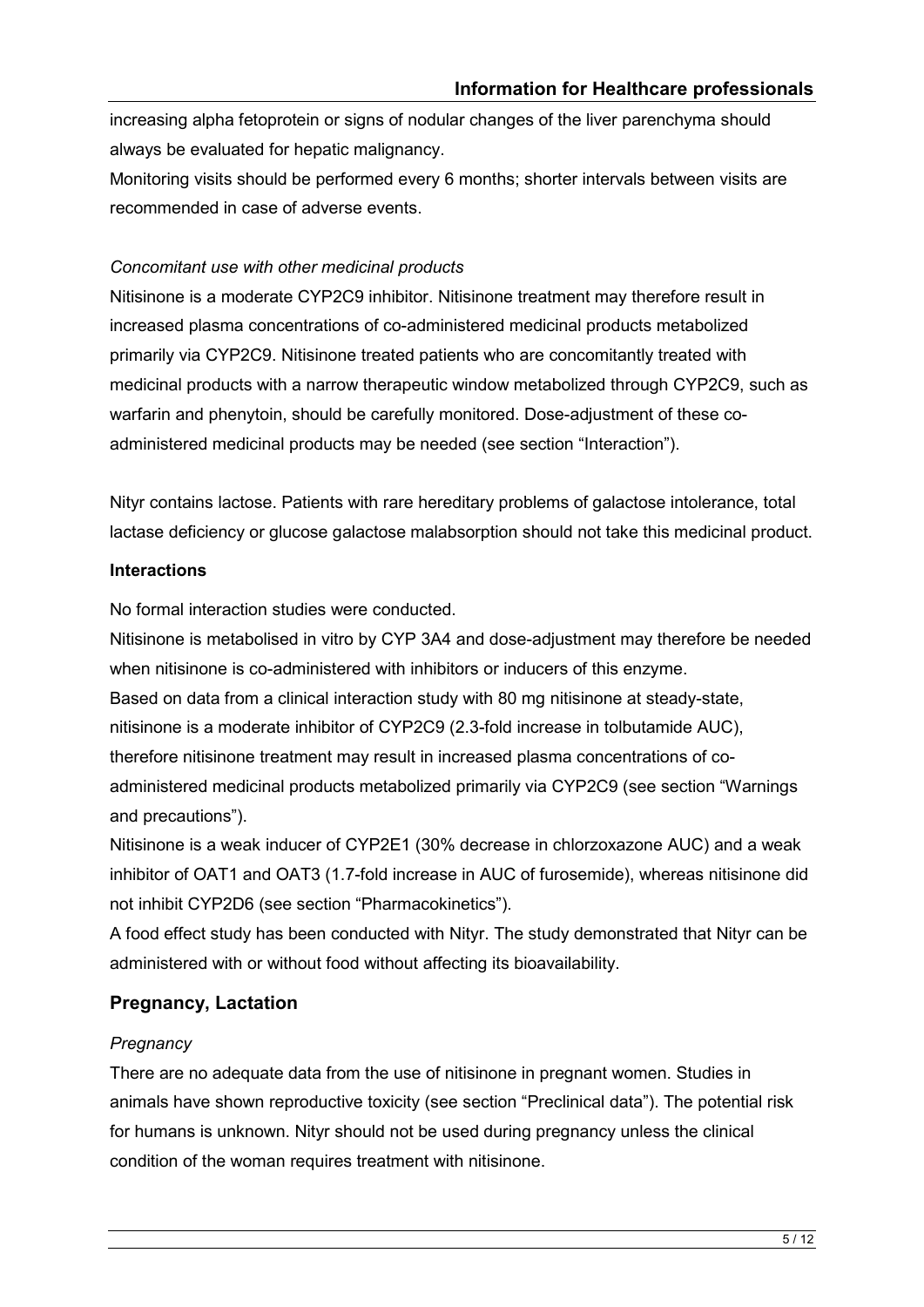# *Breast-feeding*

It is unknown whether nitisinone is excreted in human breast milk. Animal studies have shown adverse postnatal effects via exposure of nitisinone in milk. Therefore, mothers receiving nitisinone must not breast-feed, since a risk to the suckling child cannot be excluded (see sections "Contraindications" and "Preclinical data").

# *Fertility*

There are no data on nitisinone affecting fertility.

# **Effects on ability to drive and use machines**

Nityr has minor influence on the ability to drive and use machines. Adverse reactions involving the eyes (see section "Undesirable effects") can affect the vision. If the vision is affected the patient should not drive or use machines while this impairment exists.

# **Undesirable Effects**

# *Summary of the safety profile*

Nitisinone was studied in one open-label, uncontrolled study of 207 patients with HT-1, ages 0 to 22 years at enrollment (median age 9 months), who were diagnosed with HT-1 by the presence of succinylacetone in the urine or plasma. The starting dose of nitisinone was 0.3 to 0.5 mg/kg twice daily, and the dose was increased in some patients to 1 mg/kg twice daily based on weight, biochemical, and enzyme markers. The recommended starting dosage of Nityr is 0.5 mg/kg twice daily (see section "Dosage and Administration"). Median duration of treatment was 22 months (range 0.1 to 80 months).

The most serious adverse reactions reported during nitisinone treatment were thrombocytopenia, leukopenia, porphyria, and ocular/visual complaints associated with elevated tyrosine levels (see section "Warnings and Precautions"). Fourteen patients experienced ocular/visual events. The duration of the symptoms varied from 5 days to 2 years. Six patients had thrombocytopenia, three of which had platelet counts 30,000/microL or lower.

In 4 patients with thrombocytopenia, platelet counts gradually returned to normal (duration up to 47 days) without change in the nitisinone dose. No patients developed infections or bleeding as a result of the episodes of leukopenia and thrombocytopenia.

Patients with HT-1 are at increased risk of developing porphyric crises, hepatic neoplasms, and liver failure requiring liver transplantation. These complications of HT-1 were observed in patients treated with nitisinone for a median of 22 months during the clinical trial (liver transplantation 13%, liver failure 7%, malignant hepatic neoplasms 5%, benign hepatic neoplasms 3%, porphyria 1%).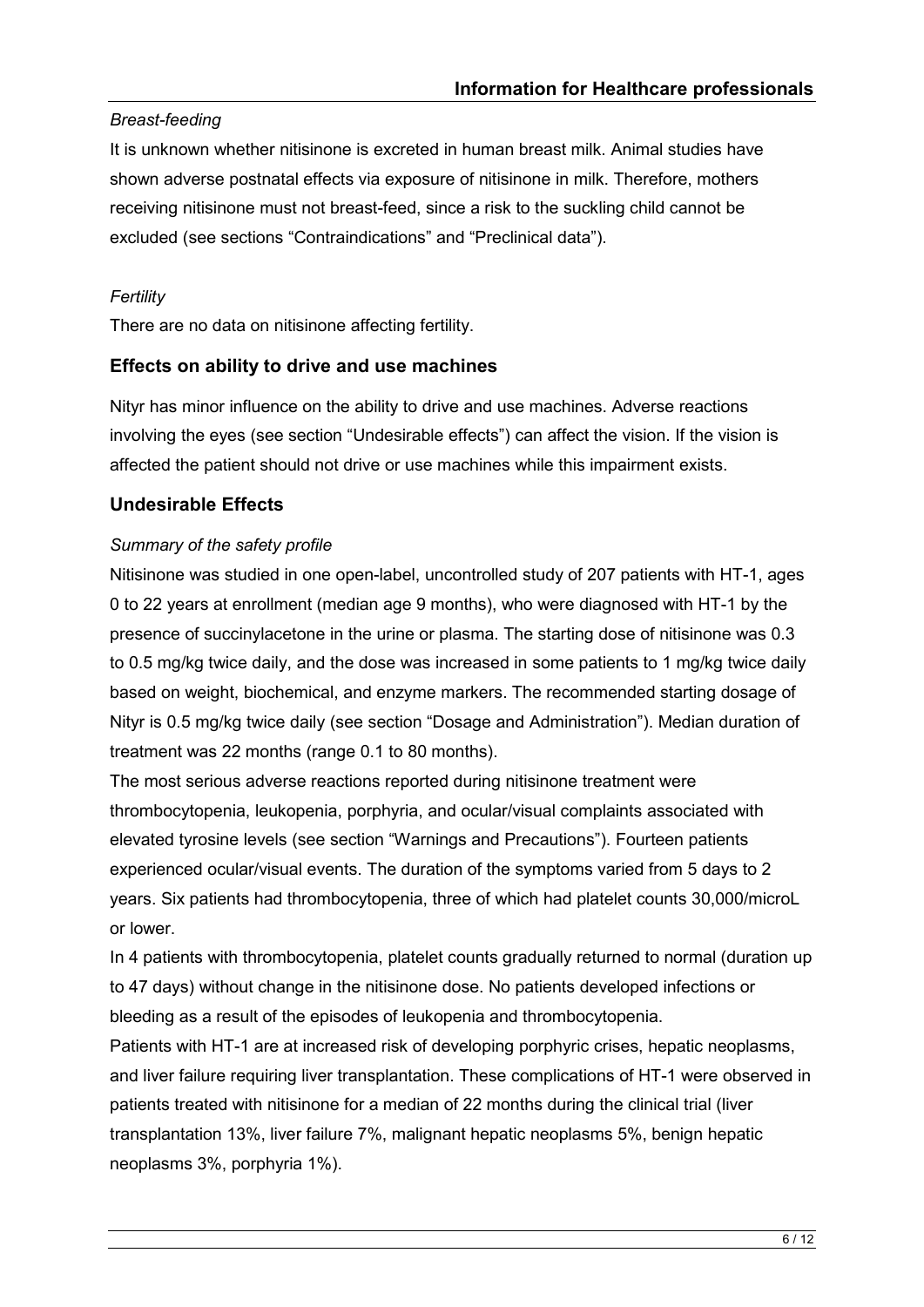### **Information for Healthcare professionals**

The undesirable effects listed below by MedDRA system organ class and absolute frequency, are based on data from a clinical trial and post-marketing use. Frequency is defined as very common (≥1/10), common (≥1/100 to <1/10), uncommon (≥1/1,000 to <1/100), rare (≥1/10,000 to <1/1,000), very rare (<1/10,000), not known (cannot be estimated from the available data). Within each frequency grouping, undesirable effects are presented in order of decreasing seriousness.

#### *Blood and lymphatic system disorders*

Common: Thrombocytopenia, leucopenia, granulocytopenia Uncommon: Leukocytosis

#### *Eye disorders*

Common: Conjunctivitis, corneal opacity, keratitis, photophobia, eye pain Uncommon: Blepharitis

*Skin and subcutaneous tissue disorders* Uncommon Exfoliative dermatitis, erythematous rash, pruritus

#### *Investigations*

Very common: Elevated tyrosine levels

#### *Children and adolescents*

The safety profile is mainly based on the paediatric population since nitisinone treatment should be started as soon as the diagnosis of hereditary tyrosinemia type 1 (HT-1) has been established. From clinical study and post marketing data there are no indications that the safety profile is different in different subsets of the paediatric population or different from the one in adult patients.

Reporting suspected adverse reactions after authorisation of the medicinal product is of great importantance. It allows continued monitoring of the benefit/risk balance of the medicinal product. Healthcare professionals are asked to report any suspicion of a new or serious adverse reaction via the online portal ElViS (Electronic Vigilance System). Information can be found at www.swissmedic.ch.

### **Overdose**

Accidental ingestion of nitisinone by individuals eating normal diets not restricted in tyrosine and phenylalanine will result in elevated tyrosine levels. Elevated tyrosine levels have been associated with toxicity to eyes, skin, and the nervous system. Restriction of tyrosine and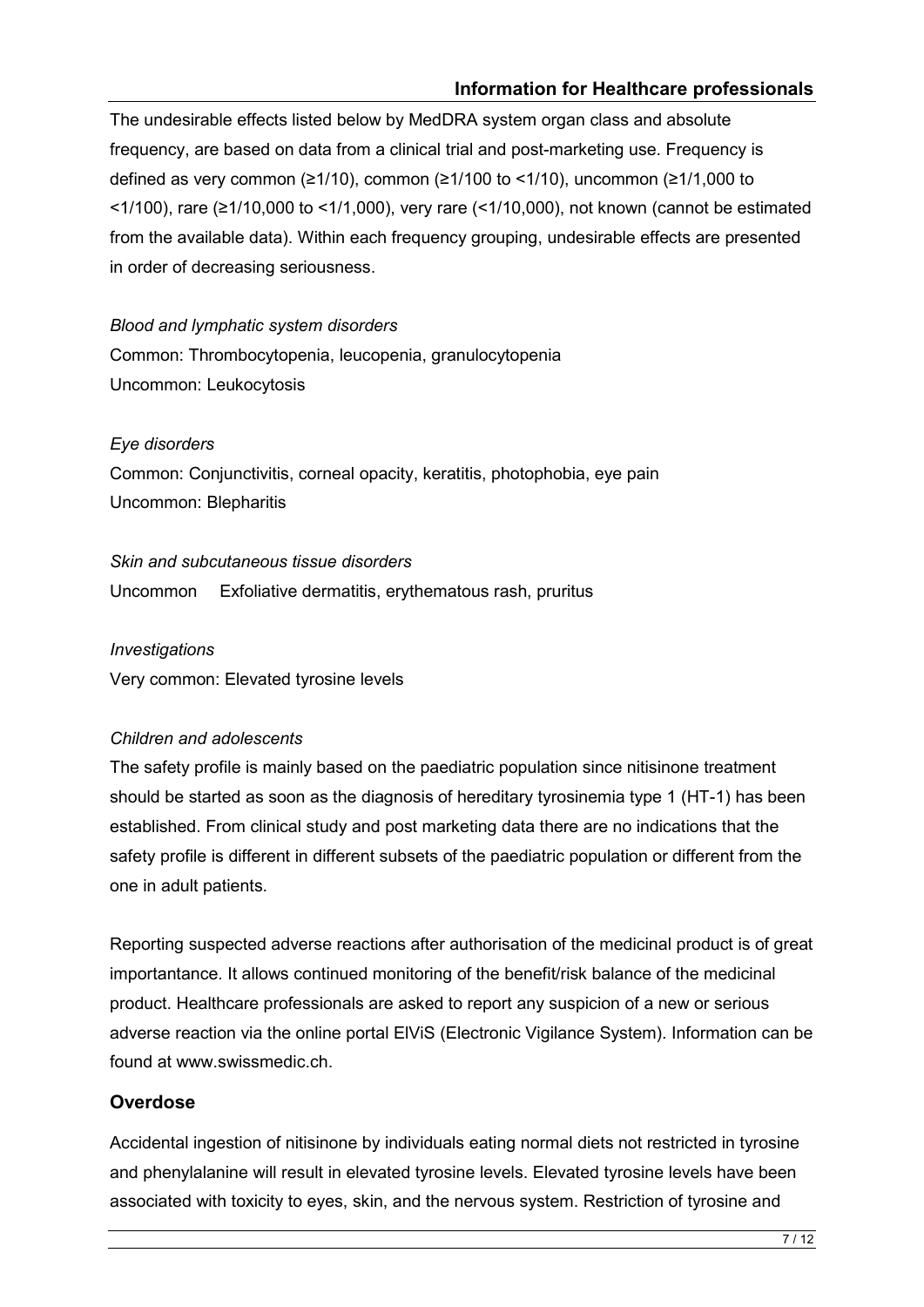phenylalanine in the diet should limit toxicity associated with this type of tyrosinemia. No information about specific treatment of overdose is available.

# **Properties/Effects**

### *ATC-Code*

Pharmacotherapeutic group: Other alimentary tract and metabolism products, Various alimentary tract and metabolism products, ATC code: A16AX04.

# *Mechanism of action*

The biochemical defect in hereditary tyrosinemia type 1 (HT-1) is a deficiency of fumarylacetoacetate hydrolase, which is the final enzyme of the tyrosine catabolic pathway. Nitisinone is a competitive inhibitor of 4-hydroxyphenylpyruvate dioxygenase, an enzyme which precedes fumarylacetoacetate hydrolase in the tyrosine catabolic pathway. By inhibiting the normal catabolism of tyrosine in patients with HT-1, nitisinone prevents the accumulation of the toxic intermediates maleylacetoacetate and fumarylacetoacetate. In patients with HT-1, these intermediates are converted to the toxic metabolites succinylacetone and succinylacetoacetate. Succinylacetone inhibits the porphyrin synthesis leading to the accumulation of 5-aminolevulinate.

### *Pharmacodynamic*

Nitisinone treatment leads to normalised porphyrin metabolism with normal erythrocyte porphobilinogen synthase activity and urine 5-aminolevulinate, decreased urinary excretion of succinylacetone, increased plasma tyrosine concentration and increased urinary excretion of phenolic acids. Available data from a clinical study indicates that in more than 90% of the patients urine succinylacetone was normalised during the first week of treatment. Succinylacetone should not be detectable in urine or plasma when the nitisinone dose is properly adjusted.

# *Clinical efficacy*

The safety and efficacy of Nityr have been established based on studies of another oral formulation of nitisinone in patients with HT-1. Below is a display of the results of these studies.

The efficacy and safety of nitisinone in patients with HT-1 was evaluated in one open-label, uncontrolled study of 207 patients with HT-1, ages 0 to 22 years at enrollment (median age 9 months). Patients were diagnosed with HT-1 by the presence of succinylacetone in the urine or plasma. All patients were treated with nitisinone at a starting dose of 0.3 to 0.5 mg/kg twice daily. The dose was increased in some patients to 1 mg/kg twice daily based on weight, liver and kidney function tests, platelet count, serum amino acids, urinary phenolic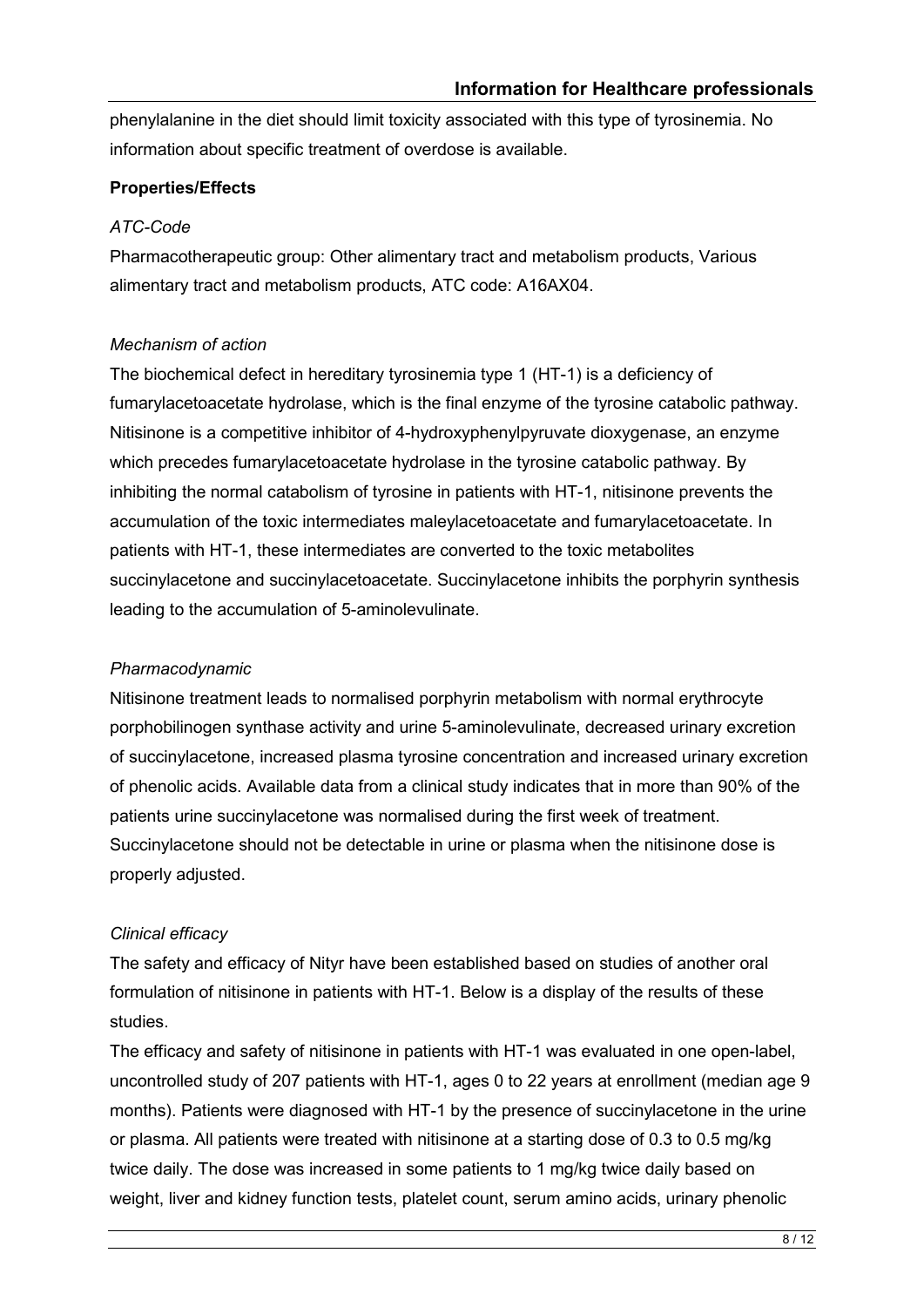acid, plasma and urine succinylacetone, erythrocyte PBG- synthase, and urine 5-ALA. The median duration of treatment was 22 months (range less than 1 month to 80 months). Efficacy was assessed by comparison of survival and incidence of liver transplant to historical controls.

In this clinical study, for patients presenting with HT-1 younger than 2 months of age who were treated with dietary restriction and nitisinone, 2- and 4-year survival probabilities were 88% and 88%, respectively. Data from historical controls showed that patients presenting with HT-1 younger than 2 months of age treated with dietary restriction alone had 2- and 4 year survival probabilities of 29% and 29%, respectively. For patients presenting between 2 months and 6 months of age who were treated with dietary restrictions and nitisinone, 2 and 4-year survival probabilities were 94% and 94%, respectively. Data for historical controls showed that patients presenting with HT-1 between 2 months and 6 months of age treated with dietary restriction alone had 2-and 4-year survival probabilities of 74% and 60%, respectively.

The effects on urine and plasma succinylacetone, porphyrin metabolism, and urinary alpha-1-microglobulin were also assessed in this clinical study. Urine succinylacetone was measured in 186 patients. In all 186 patients, urinary succinylacetone level decreased to less than 1 mmol/mol creatinine. The median time to normalization was 0.3 months. The probability of recurrence of abnormal values of urine succinylacetone was 1% at a nitisinone concentration of 37 micromol/L (95% confidence interval: 23, 51 micromol/L). Plasma succinylacetone was measured in 172 patients. In 150 patients (87%), plasma succinylacetone decreased to less than 0.1 micromol/L. The median time to normalization was 3.9 months.

Porphyria-like crisis were reported in 3 patients (0.3% of cases per year) during the clinical study. This compares to an incidence of 5 to 20% of cases per year expected as part of the natural history of the disorder.

An assessment of porphyria-like crises was performed because these events are commonly reported in patients with HT-1 who are not treated with nitisinone.

Urinary alpha-1-microglobulin, a proposed marker of proximal tubular dysfunction, was measured in 100 patients at baseline. The overall median pretreatment level was 4.3 grams/mol creatinine. After one year of treatment in a subgroup of patients (N=100), overall median alpha-1-microglobulin decreased by 1.5 grams/mol creatinine. In patients 24 months of age and younger in whom multiple values were available (N=65), median alpha-1 microglobulin levels decreased from 5 to 3 grams/mol creatinine (reference value for age less than or equal to12 grams/mol creatinine). In patients older than 24 months in whom multiple values were available (N=35), median alpha-1-microglobulin levels decreased from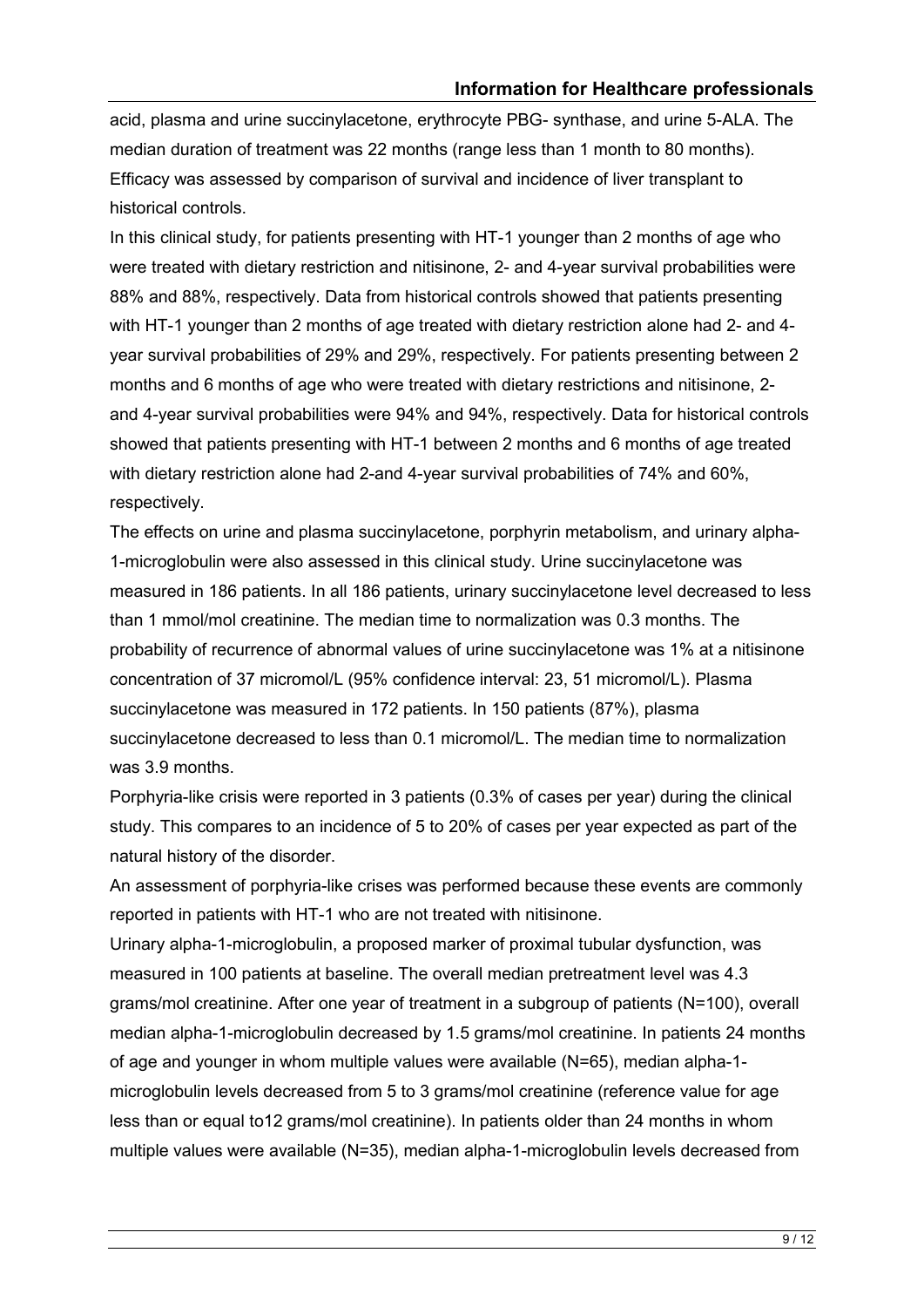2.8 to 2 grams/mol creatinine (reference for age less than or equal to 6 grams/mol creatinine).

The long term effect of nitisinone on hepatic function was not assessed.

A study to evaluate the pharmacokinetic, efficacy and safety of once daily dosing compared to twice daily dosing was performed in 19 patients with HT-1. There were no clinically important differences in undesirable effects or other safety assessments between once and twice daily dosing. No patient had detectable succinylacetone levels at the end of the oncedaily treatment period. The study indicates that once daily administration is safe and efficacious across all ages of patients. Data is, however, limited in patients with body weight <20 kg.

#### **Pharmacokinetics**

#### *Absorption*

Formal absorption, distribution, metabolism and elimination studies have not been performed with nitisinone.

In 23 healthy volunteers, after administration of a single dose of Nityr tablets (10 mg) the terminal half-life (median) of nitisinone in plasma was 59 hours (ranging from 41 to 74 hours).

### *Distribution*

See under Absorption

### *Metabolism*

In vitro studies using human liver microsomes and cDNA-expressed P450 enzymes have shown limited CYP3A4-mediated metabolism.

Based on data from a clinical interaction study with 80 mg nitisinone at steady-state, nitisinone caused a 2.3-fold increase in AUC∞ of the CYP2C9 substrate tolbutamide, which is indicative of a moderate inhibition of CYP2C9. Nitisinone caused an approximate 30% decrease in chlorzoxazone AUC∞, indicative of a weak induction of CYP2E1. Nitisinone does not inhibit CYP2D6 since metoprolol AUC∞ was not affected by the administration of nitisinone. Furosemide AUC∞ was increased 1.7-fold, indicating a weak inhibition of OAT1/OAT3 (see sections "Warnings and precautions" and "Interactions"). Based on *in-vitro* studies, nitisinone is not expected to inhibit CYP1A2, 2C19 or 3A4-mediated metabolism or to induce CYP1A2, 2B6 or 3A4/5. Nitisinone is not expected to inhibit P-gp, BCRP or OCT2 mediated transport. Nitisinone plasma concentration reached in clinical setting is not expected to inhibit OATP1B1, OATP1B3 mediated transport.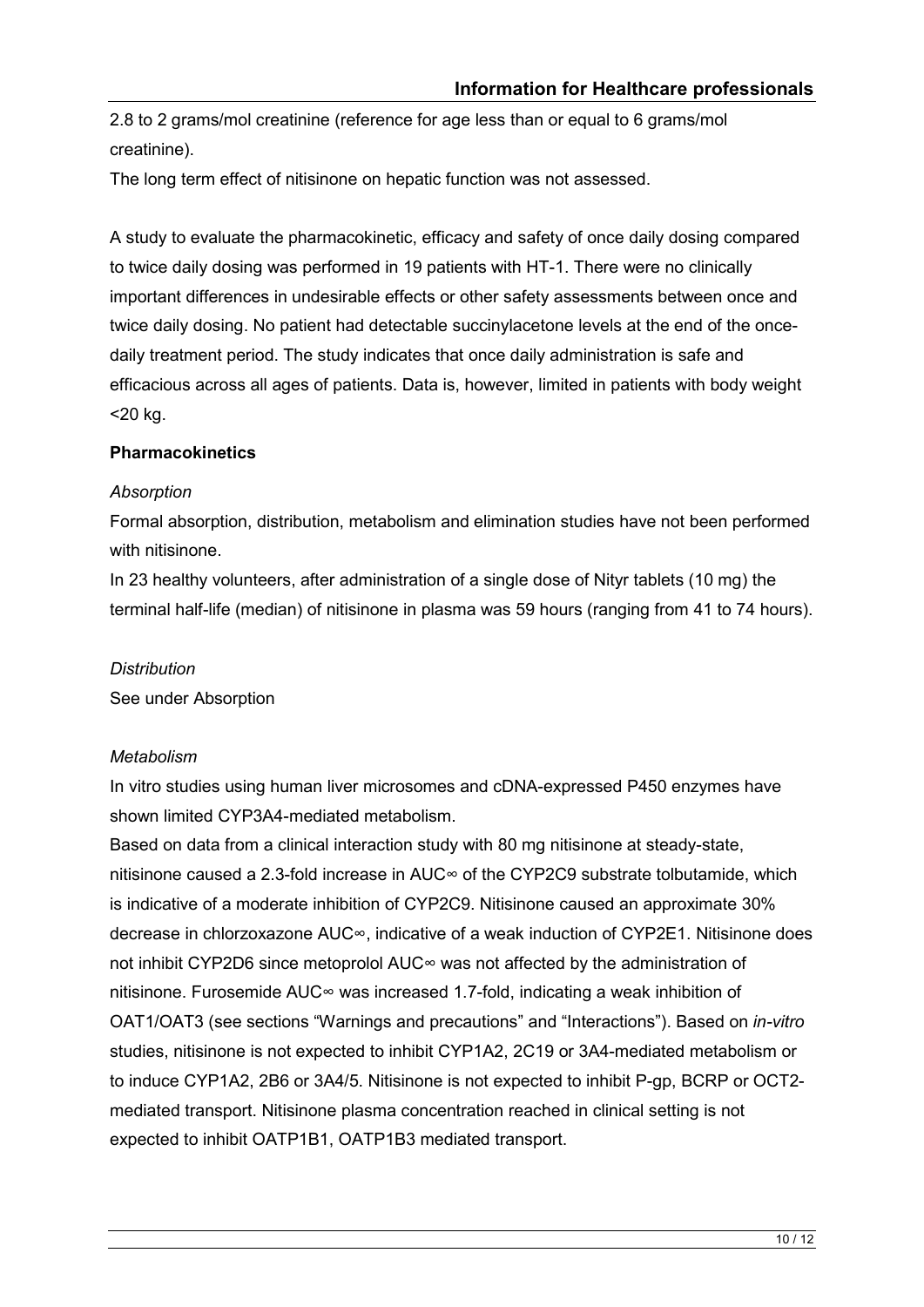# *Elimination* See under Absorption

# **Preclinical Data**

Nitisinone has shown embryo-foetal toxicity in the mouse and rabbit at clinically relevant dose levels. In the rabbit, nitisinone induced a dose-related increase in malformations (umbilical hernia and gastroschisis) from a dose level 2.5-fold higher than the maximum recommended human dose (2 mg/kg/day).

A pre- and postnatal development study in the mouse showed statistically significantly reduced pup survival and pup growth during the weaning period at dose levels 125- and 25 fold higher, respectively, than the maximum recommended human dose, with a trend toward a negative effect on pup survival starting from the dose of 5 mg/kg/day. In rats, exposure via milk resulted in reduced mean pup weight and corneal lesions.

No mutagenic but a weak clastogenic activity was observed in *in vitro* studies. There was no evidence of *in vivo* genotoxicity (mouse micronucleus assay and mouse liver unscheduled DNA synthesis assay). Nitisinone did not show carcinogenic potential in a 26-week carcinogenicity study in transgenic mice (TgrasH2).

# **Other information**

*Incompatibilities* Not applicable.

### *Shelf life*

Do not use this medicine after the expiry date ("EXP") stated on the container.

### *Special precautions for storage*

Store at room temperature (15-25°C). Keep out of the reach of children. Keep the container tightly closed in the outer carton to protect the content from light.

# **Marketing authorisation number**

67970 (Swissmedic)

# **Packs**

Tablets with 2 mg, 5 mg and 10 mg: 60 (B)

# **Marketing authorisation holder**

Curatis AG, 4410 Liestal